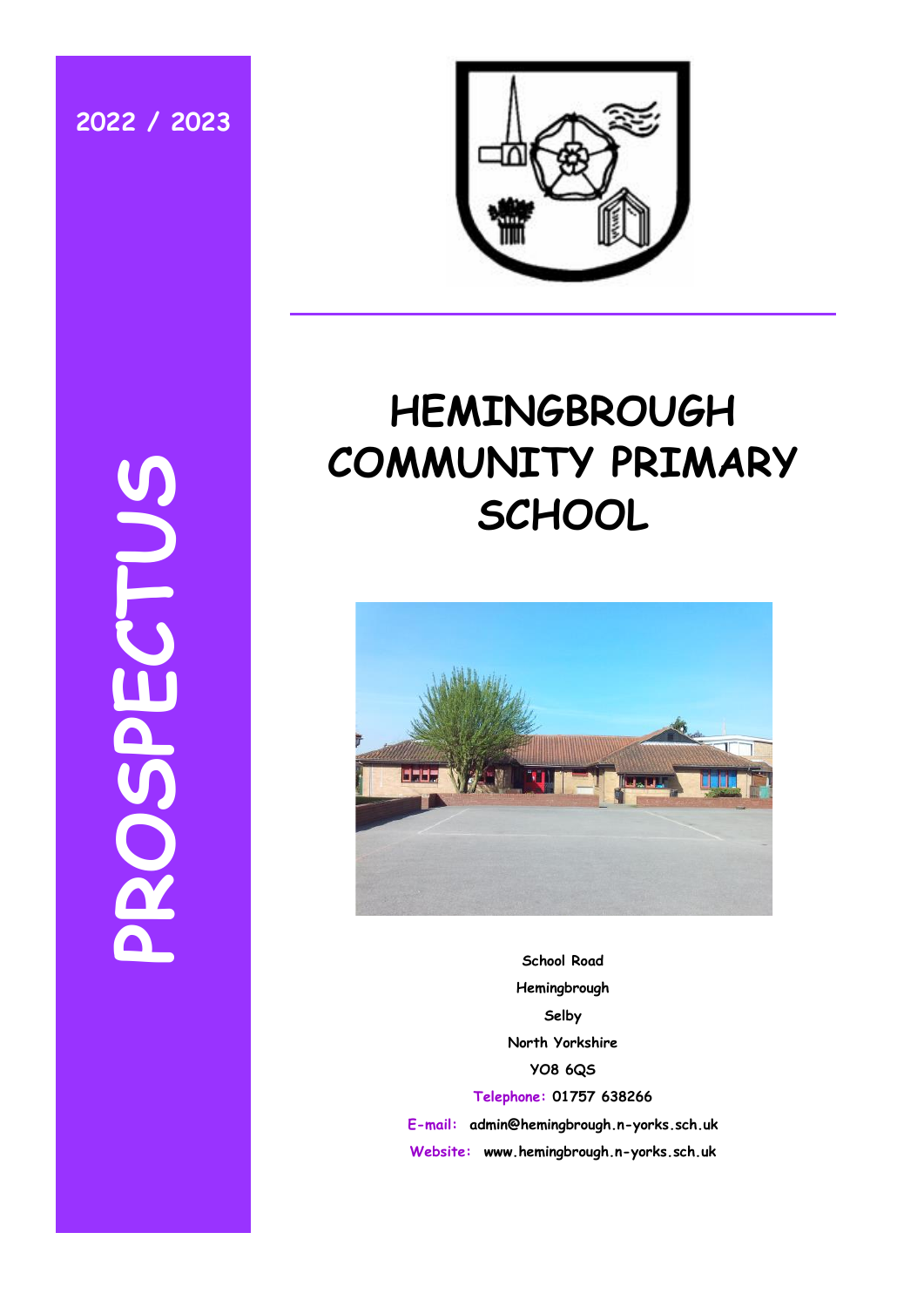# **Our Aims**

At Hemingbrough Community Primary School our intention is to create an environment in which all children make good progress within a broad and fun curriculum, and to increase parental support to do this. To achieve this we will:

- Ensure and promote the physical and personal safety of the children
- Develop and encourage the children to be aware of their physical, spiritual and emotional health
- Ensure that the ethos and philosophy of the school continues to place high emphasis on the children's enjoyment whilst in our care, both directly and indirectly
- Ensure each child develops self-discipline, the ability to learn independently and work cooperatively and to achieve their full potential and celebrate their own and others achievements
- Strive to ensure that the children will learn to listen with respect, avoid deliberately damaging the self-esteem of others, appreciate the diversity of our society and how they can effectively contribute to it
- Provide a learning environment which is reflective, stimulating, welcoming, secure and utilises resources to their maximum

# **Our Vision**

An inclusive school, where all children strive to be the best that they can be, becoming lifelong learners and good citizens.

# **Our Values**

- Honesty
- Independence
- Friendship
- Respect
- Resilience
- **Inclusivity**
- Trying your best
	- Cooperation
	- Taking part
	- Responsibility

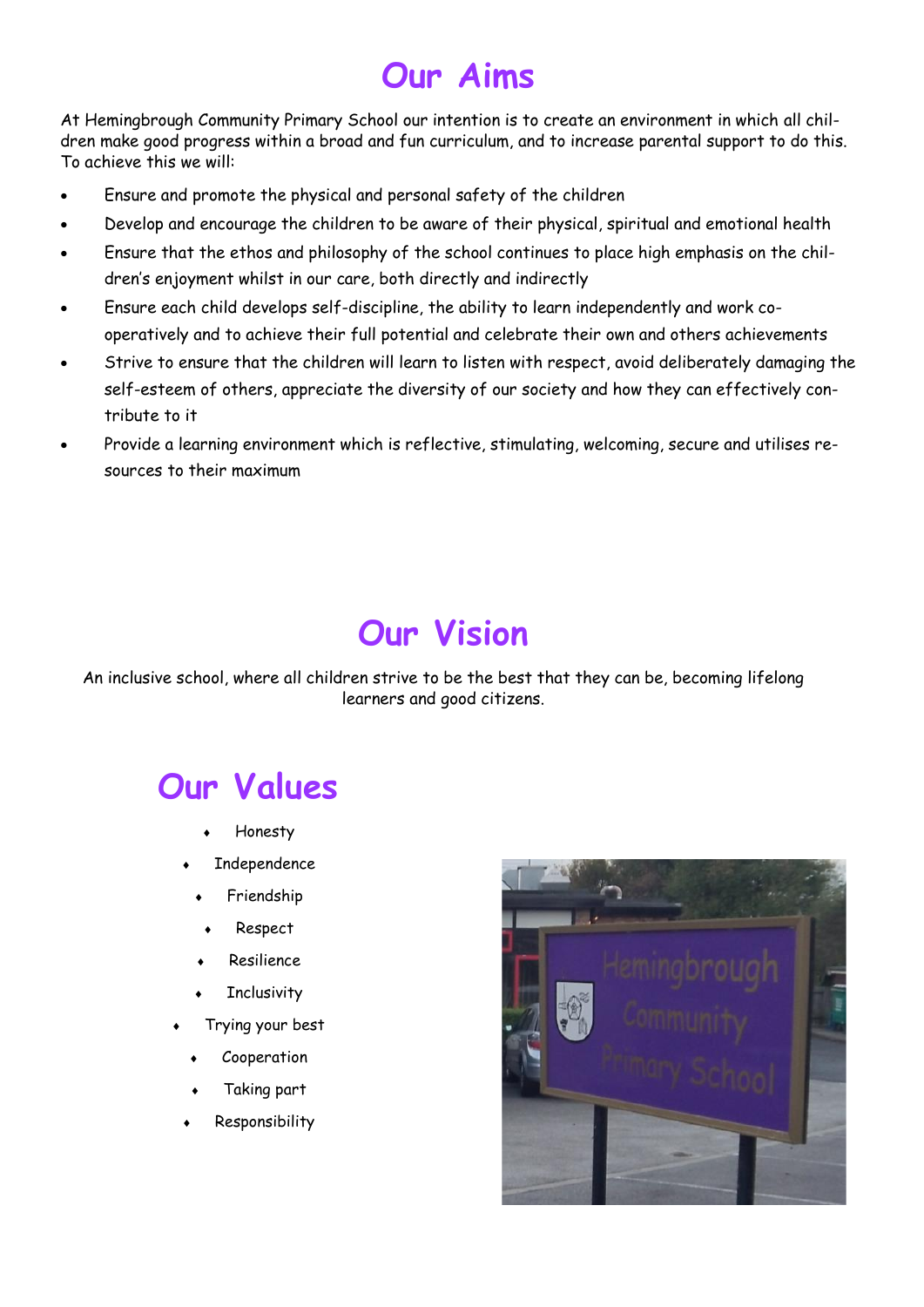# **Contents**

|                                                                                                                                 | Page Number |
|---------------------------------------------------------------------------------------------------------------------------------|-------------|
| Introduction                                                                                                                    | 4           |
| Welcome from the Head                                                                                                           | 4           |
| Governing Body                                                                                                                  | 5           |
| Staff                                                                                                                           | 5           |
| The School                                                                                                                      |             |
| Admissions, Class Arrangements, The School Day, After School Provision                                                          | 6           |
| School Meals, Attendance                                                                                                        | 7           |
| Pupils                                                                                                                          |             |
| School Uniform & PE Kit, Behaviour                                                                                              | 8           |
| School Sports, Extra Curricular Activities, Assembly / Collective Worship                                                       | 9           |
| The Curriculum                                                                                                                  |             |
| The Curriculum                                                                                                                  | 10          |
| Assessment, Recording & Reporting                                                                                               | 10          |
| <b>Additional Activities</b>                                                                                                    | 11          |
| Special Educational Needs, Disability, Gifted & Talented                                                                        | 11          |
| Parents                                                                                                                         |             |
| School & Home, Instrumental Tuition, Parentpay                                                                                  | 12          |
| School Visits                                                                                                                   | 13          |
| <b>FAN Club</b>                                                                                                                 | 13          |
| Transition to Secondary Education                                                                                               | 13          |
| <b>Pupil Welfare</b>                                                                                                            |             |
| Health & Safety, School Security, Child Protection, School Transport & Access, In-<br>ternet Access, Emergency Closure          | 14          |
| Medical                                                                                                                         |             |
| Accidents / Illness, Medical Examinations. Head Lice, Medication                                                                | 15          |
| Leave of Absence                                                                                                                |             |
| Leave of Absence Policy                                                                                                         | 15          |
| <b>Additional Information</b>                                                                                                   |             |
| Achievement & Attainment Results, Complaints, Equality, Fair Processing under Data<br>Protection, Photographic Images, Policies | 16          |
| Contact Details                                                                                                                 | 16          |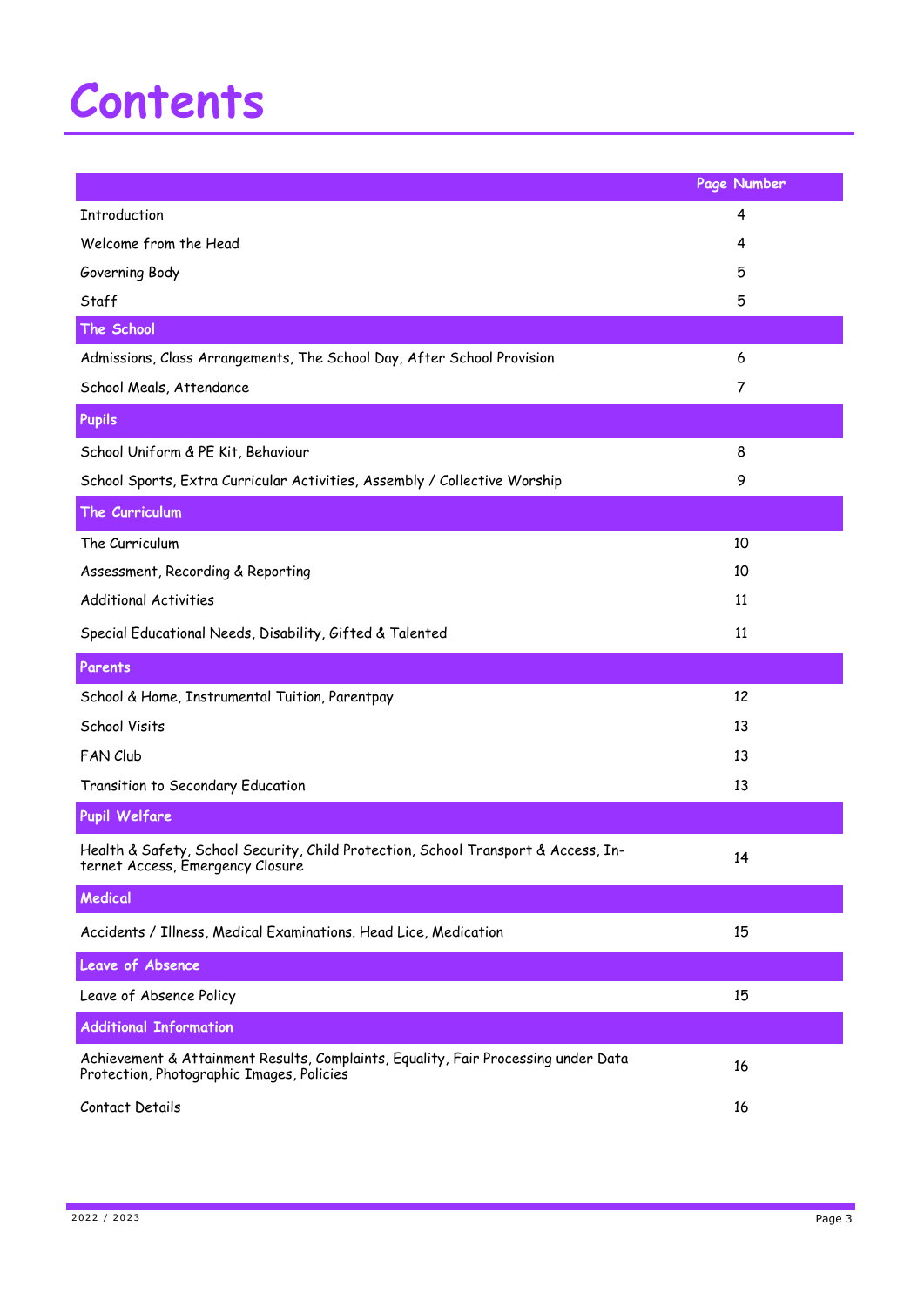# **Introduction**

# **Hemingbrough Village**

The village of Hemingbrough is situated on the A63, north of Selby. It provides easy access to both the A19 to York and also the M62. Hemingbrough is a large, well kept rural village surrounded by farming land and has an active Parish Council. The village is served by a Post Office, shop, bakery, and has a pre-school, a before/after school club and a holiday club. There is a well equipped play area for children.

# **Hemingbrough Community Primary School**

Over the years our school building has undergone several extensions and refurbishments. The school building now consists of a central hall, a kitchen, administrative area, library, hygiene room. staff room, sensory room, Thrive room, meeting room, and a separate build of a three classroom block was completed in 2003. This is currently used by Years 3, 4, 5 and 6.

Outside, the school enjoys extensive playing fields which provide a variety of learning experiences. There is a wildlife area, an area of tree conservation, a living willow whale sculpture and our sensory garden. Our outside play equipment has been recently updated to include a climbing area, a pirate ship, a tactile path, buddy bench and we are in the process of developing our forest schools area.

The mental wellbeing of our children is high on our agenda. We are a Thrive School, with 2 trained practitioners and we are also developing a relational behavior approach across the whole school.

The school provides its own school meals on site. Hemingbrough CP is an extended school and values the community which it serves. We enjoy links within the community including the local church, parish council, pre-school, nurseries and local child minders.

# **Welcome from the Head**

Hello and welcome to Hemingbrough CP Primary School. My name is Sarah Chappell. I began working at Hemingbrough Primary in April 1999 and came firstly as Deputy Head. Since then, in October 2007, I was made Headteacher.

I think this is a great school. It is my belief that if children are to reach their full potential, whatever that may be, it is essential that they are happy, interested, stimulated and motivated. This is a philosophy embedded into the work we do across the school.

We are an open and inclusive school. If at any time you wish to speak to myself or any other member of staff, please do so (it is often a good idea to make an appointment).

I know that your child will be happy at our school and we will make every effort to help them settle in and address any needs they may have.



**Mrs Sarah Chappell, Headteacher**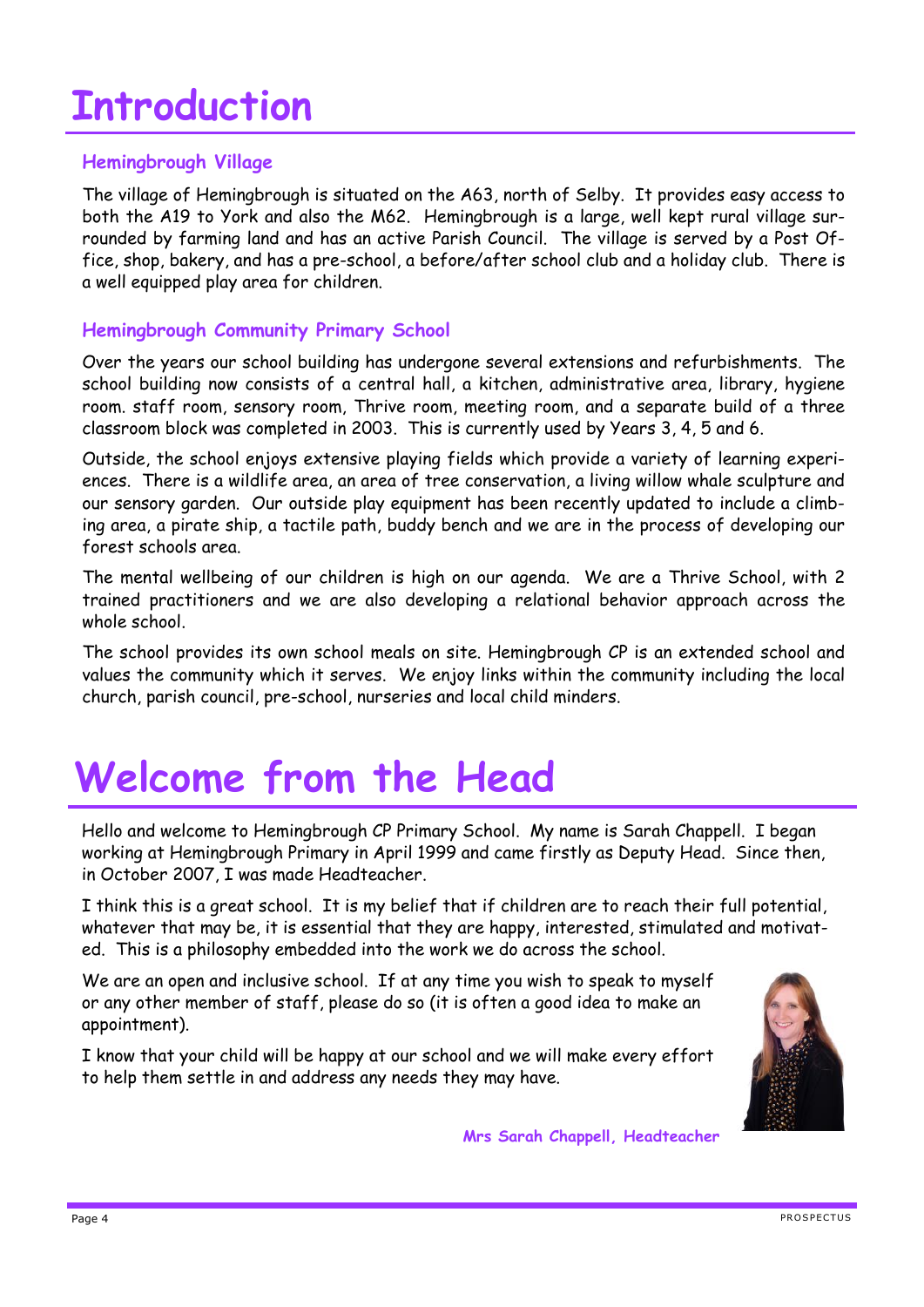# **Governing Body**

In common with other primary schools Hemingbrough has a Board of School Governors.

The Governors work to further the aims of the school and meet regularly throughout the year, at Mr Nicholas Wilkinson least once a term.

The Governing Body is made up of Mrs S Edwards Co-opted, Local Authority, Parent and Staff representatives.

# **GOVERNING BODY**

**Chair of Governors**

Mrs Laura Ward **Vice Chair Clerk to Governing Body**

### **Other Members**

Mrs S Chappell (Headteacher) Mrs Alison Harrison Mrs Joelene Grassby Mrs K Brackley Mrs J Gutierezz Mrs S Read Mrs R Hayes

# **Staff**

### **Headteacher**

Mrs Sarah Chappell (designated person in charge of Child Protection)

# **Assistant Headteacher**

Mrs R Hayes (Yr 3/4, Beech)

## **Class Teachers (as at Jan 2022)**

Miss K Richardson (EYFS) Mrs L Cowlard (Yr 1, Oak) Mrs H Taylor (Yr 2, Willow) Mrs M McBride (Yr 1 & Yr 2) Miss N Nuza (Yr 5/6, Cedar) Mrs K Whitmarsh (Yr 5/6, Sycamore)

# **Office Staff**

Mrs S Read (School Business Manager) Mrs T Masefield (Admin Assistant)

### **Kitchen Staff**

Mrs L Wyrill (Cook) Mrs J Haythorne (Catering Assistant) Mrs J Mulvana (Catering Assistant)

# **Teaching Assistants**

Mrs C Begg (General Teaching Assistant) Mrs M Holmes (General Teaching Assistant) Mrs V Male (General Teaching Assistant) Mrs E Marshall (General Teaching Assistant) Mrs L Parkin (General Teaching Assistant) Mrs E Powell (General Teaching Assistant) Mrs L Senior (Higher Level Teaching Assistant) Mrs R Wilkinson (General Teaching Assistant)

# **Midday Supervisory Assistants**

Mrs E Marshall Mrs A Shipley Mrs L Senior Mrs M Livsey Mrs E Powell Mrs S Chappell

**Caretaker** Mrs D Wilkinson **Cleaner** Mrs C Noon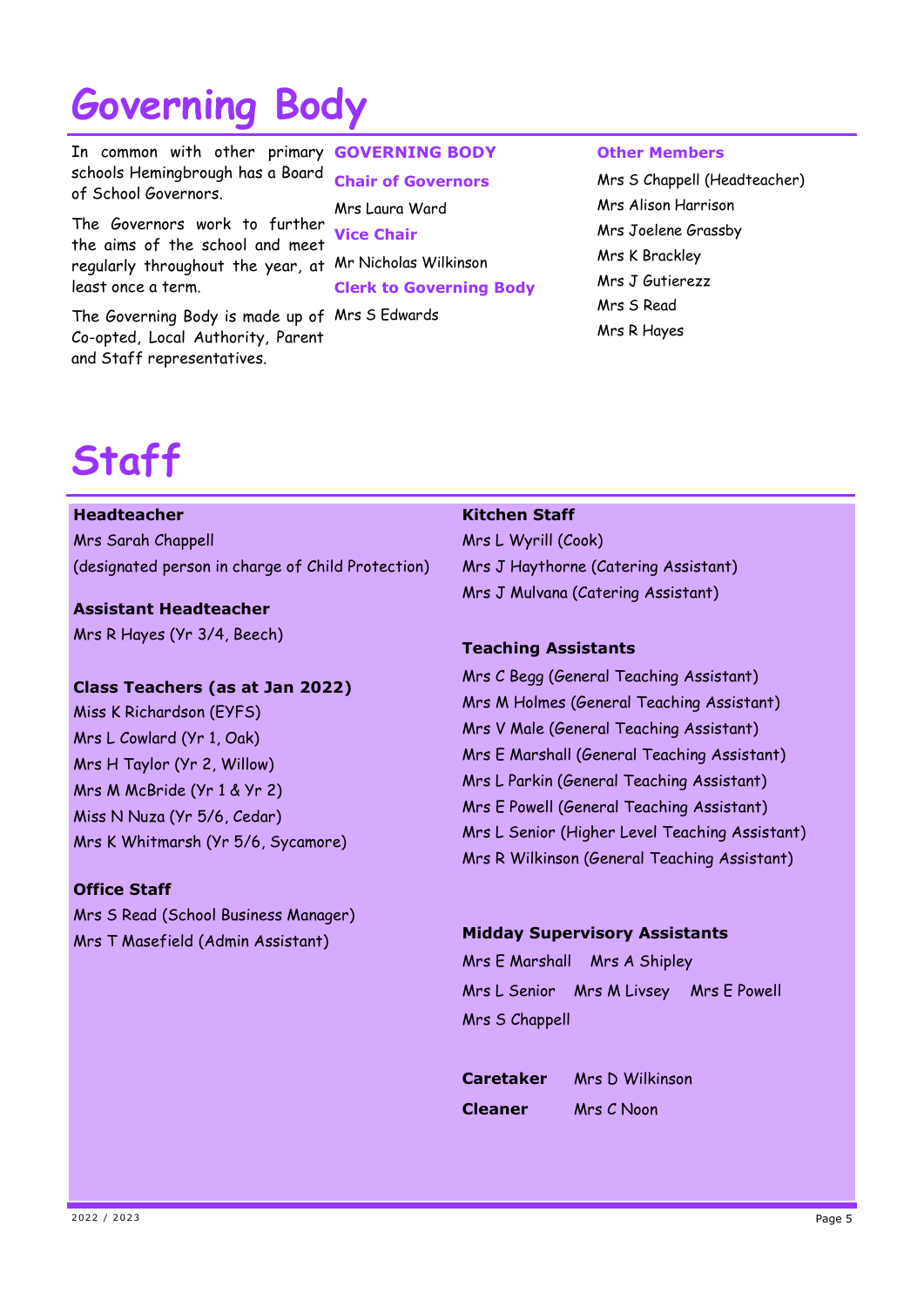# **The School**

# **Admissions**

Statutory regulations state that legally parents do not have to send their children to school until the beginning of the term after their fifth birthday. The revised school admission code (Feb 2010) requires all primary schools to provide for the admission of all children in the September following their fourth birthday. However, parents can request either that their child attends part time until the child reaches compulsory school age, or that they defer their child's entry until later in the school year. Where entry is deferred, schools must hold the place for that child within the academic year for which the admission application has been made.

Applications for places at Hemingbrough School should be made via North Yorkshire County Council, although it can be helpful for our forward planning if parents can notify the school of their intention to apply for a place as early as possible.

Places are allocated at the school in line with NYCC's admission policy. The school capacity has been set at 210 with the admission number set at 30 by NYCC in line with DCSF guidelines.

Further information on Admissions can be obtained from North Yorkshire County Council at: **www.northyorks.gov.uk**

## **Class Arrangements**

Our class arrangements are flexible and based on the numbers in the cohorts and the needs of the children in a given year. In September 2022 we expect to have 130 on roll.

## **The School Day**

Children should not arrive before 8.45am. Between arriving at school and the bell at 8.55am children can play together on the playground. Before school starts children should not play on the field, grassed areas, on play equipment, or near the school gates. Parents of younger children are welcome to wait with them in the playground until the bell.

When the bell rings the children line up in classes and are brought into school by their teacher. Parents should say goodbye on the playground.

Morning break is from 10.30am

### **Lunchtime**

Lunchtime is from 12.05pm to 12.55pm. Those children staying in school at lunchtime will be supervised by the Midday Supervisory Assistants, the Headteacher and the Assistant Headteacher.

School finishes at 3pm for EYFS and Years 1 and 2, whilst Years 3, 4, 5 and 6 finish at 3.05pm. Children will be brought to the Key Stage 2 playground for collection by an appropriate adult.



Children in Key Stage 2 (3,4,5 and 6) may walk home unaccompanied **only** if we have received written consent from parents / carers.

If you are delayed in picking up your children please contact school and we will make arrangements to keep your children until you are able to collect them. Please inform us if someone other than a parent / carer of the child will be collecting them.

## **After School Care Provision**

Whilst we are unable to provide after school care provision, we do enjoy good links with local child minders.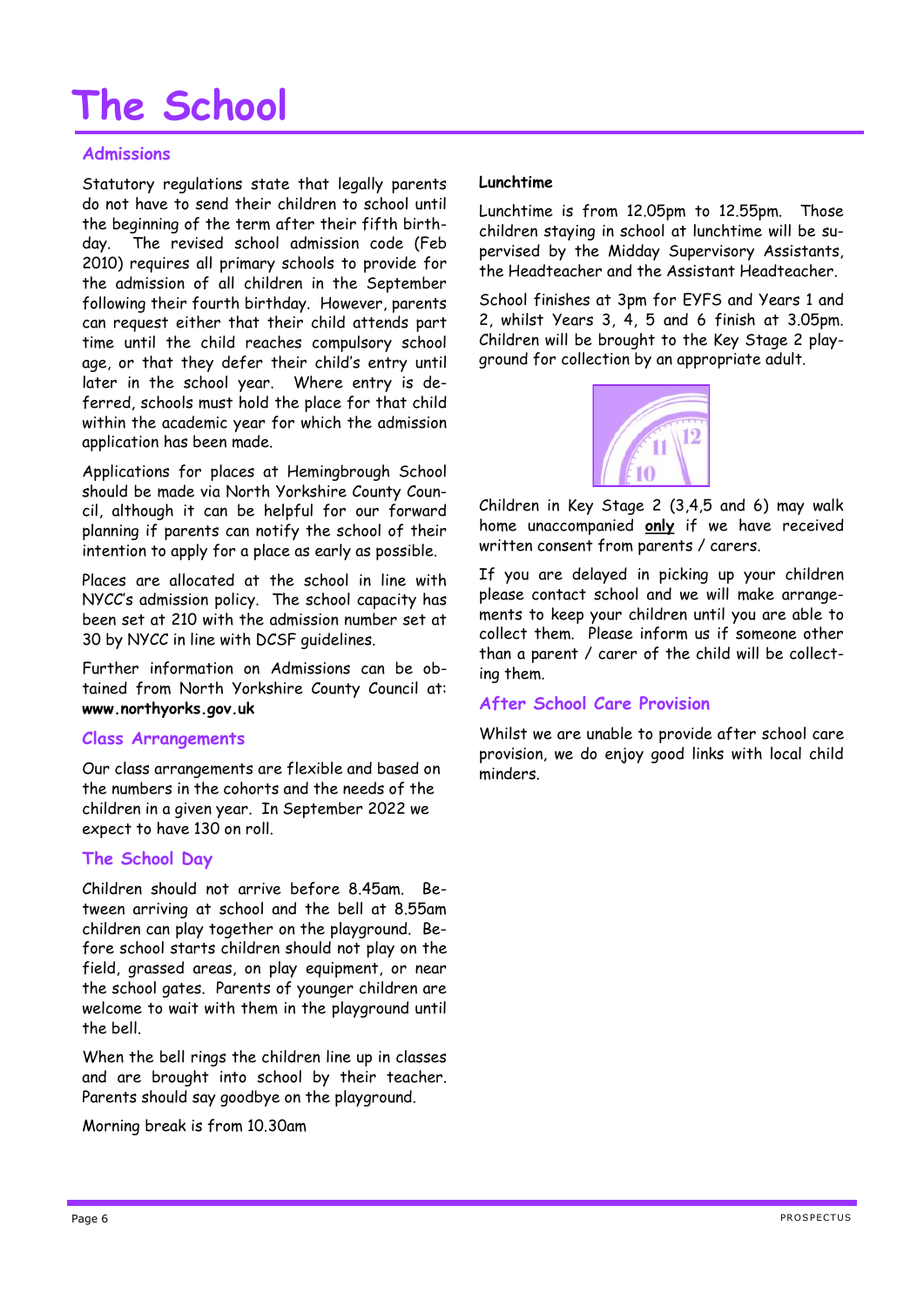# **The School**

# **School Meals**

Meals are freshly prepared and cooked in the school kitchen daily, and a choice menu is offered each day (hot meal, baguette or jacket potato)

We send menus out every 3 weeks and ask you to choose which meals you would like (booking three weeks at a time). These should be paid for in advance via Parentpay (see pg.11) and the menus completed and submitted on Parentmail.

We encourage as many children as possible to have a school meal, but the option to bring a packed lunch is also available. The kitchen must be notified of any special dietary needs. Current school meal prices are £2.50 per meal. All KS1 children are entitled to Universal Free School Meals.

To qualify for economic free school meals you must fulfil one of the following criteria (correct as of Jan 2022):

- Universal Credit, provided you have an annual net earned income of no more than £7,400, as assessed by earnings from up to three of your most recent assessment periods (£616.67 per month);
- Income Support;
- Income-based Jobseeker's Allowance;
- Income-related Employment and Support Allowance;
- Support under part six of the Immigration and Asylum Act 1999;
- The guarantee element of Pension Credit;
- Child Tax Credit, provided you are also not entitled to Working Tax Credit and have an annual household gross income that does not exceed £16,190 (as assessed by HMRC); or
- Working Tax Credit run-on, paid for four weeks after you stop qualifying for Working Tax Credit.

Please note that contributions-based benefits, including contribution-related Jobseekers' Allowance do not entitle you to claim free school meals.

Applications for free school meals are processed at the Harrogate Education Office, which can be contacted by calling 0845 0349467

Children bringing a packed lunch will need a drink -

but in the interest of health and safety, please do not send in hot drinks, or drinks in glass containers, we also ask that drinks should be noncarbonated. Please do not send hot food or soup. **Due to severe allergies in school we are a NUT FREE zone.**

Children with packed lunch will bring home any uneaten food so that parents / carers can monitor how much, and what, is being eaten.

Hemingbrough Community Primary School takes part in the National Fruit for Schools Scheme and children in EYFS, Year 1 and 2 receive a free piece of fruit every day. Milk is available daily. It is free to under 5's and children in receipt of economic free school meals. All other children are able to purchase milk via the Coolmilk website please ask at the school office.

### **Attendance**

An authorised absence is described as medical, dental, or family circumstances. Other absences are regarded as unauthorised and must be published in various reports.

Where a child's attendance falls below a certain level (set periodically by the LEA), the school is obliged to refer the matter for investigation by the Education Welfare Officer.

**If your child is absent from school for any reason, you are required to inform the school of this as soon as possible and by no later than 9.30am on the first day of absence, where this is reasonably practicable.**

The nature of illness and expected date of return will be required. You can use the absence tool on the Parentmail app to report an absence or telephone calls are taken from 8.30am daily. Before that an answer machine is available.

Procedures are followed to ensure that all absences are accounted for in a prompt and efficient manner, and for safeguarding and educational reasons we follow up all unexplained absences if we have not received a message by 9.30am.

Lateness will be recorded in the register and if lateness follows a persistent pattern or occurs frequently the Headteacher will be informed.

Please see our Attendance Policy for further details. For information and guidance on taking a child out of school for a leave of absence please see page 14.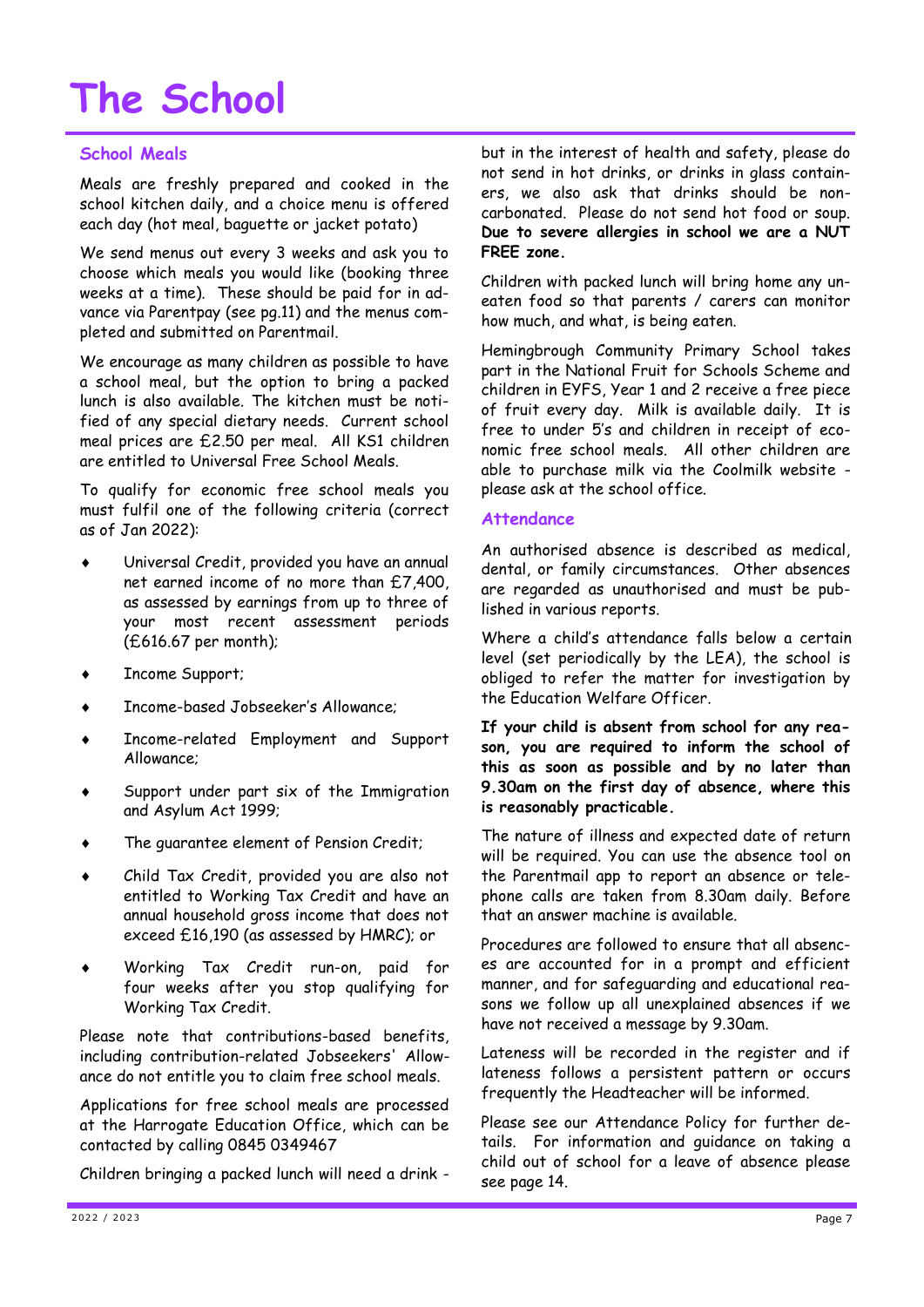# **The Pupils**

# **School Uniform**

We are proud of our children's appearance and believe that it helps them to feel part of our "school family". Uniform can be purchased from any outlet however cardigans, sweatshirts and t-shirts with the school logo can be purchased online at www.myclothing.com or at Classroom Clothing in Selby.

Our school colours are purple and black. Our school uniform is:

- a white polo shirt
- a choice of purple sweatshirt or cardigan (with school logo)
- black trousers / skirt / pinafore
- Purple gingham dress in summer (or blue)

All clothing should be tidy and appropriate for a learning environment. We think parents will agree that a neat, smart appearance engenders a similar attitude to work.

We ask that footwear should be black, flat and sensibly styled (no trainers) to help children remain safe when moving around the school and playing outside. Sandals, boots (Ugg style), or high heeled shoes are not appropriate footwear.

## **PE Kit**

For PE lessons, the children will need:

- a plain T-shirt
- a pair of shorts
- trainers
- Children will also need an extra layer of clothing and a pair of trainers for outdoor lessons.

PE kits should be kept in a bag in school

### **Headwear**

Children are not permitted to wear hats of any kind inside, unless they are of religious significance. **Small** headbands/clips may be worn to keep hair away from the face but should not be worn as items of fashion.

### **We ask that all items of uniform be labelled with your child's name**.

Make up is not allowed in school. Jewellery should not be worn in school – neither school nor the Education Authority is able to accept responsibility for any injury to person or property through the wearing of jewellery, or for the loss or damage of possessions of jewellery.

Children who have pierced ears should wear studs, which must be removed for PE and swimming lessons (children must be able to do this by themselves as staff are not permitted to do this for them). We ask that children having ears pierced do so in the summer holidays.

Our **School Charter**, agreed by students and staff, requests that all pupils:

- Use kind hands, feet and words
- Treat everyone fairly
- Listen to others and respect their opinions
- Be cooperative
- Tell others how you feel
- Always care and show empathy
- Respect school and the things in it
- Keep trying be resilient
- Have good manners
- Have hopes and dreams aspiration

# **School sports**

Please help your child to enjoy PE lessons by supplying the appropriate clothing on the relevant day. Parents will be given advance notice of swimming lessons which are held at Cawood Park Swimming Pool

As a school we often participate in competitions with other local schools in Netball, Football, Athletics and Cricket etc.



# **Extra-Curricular Activities**

We regularly have events and open afternoons for parents and local people to come along to the school to see the work the children have been doing and raise funds. We also have Find out Fridays throughout the year which parents / carers are invited to attend.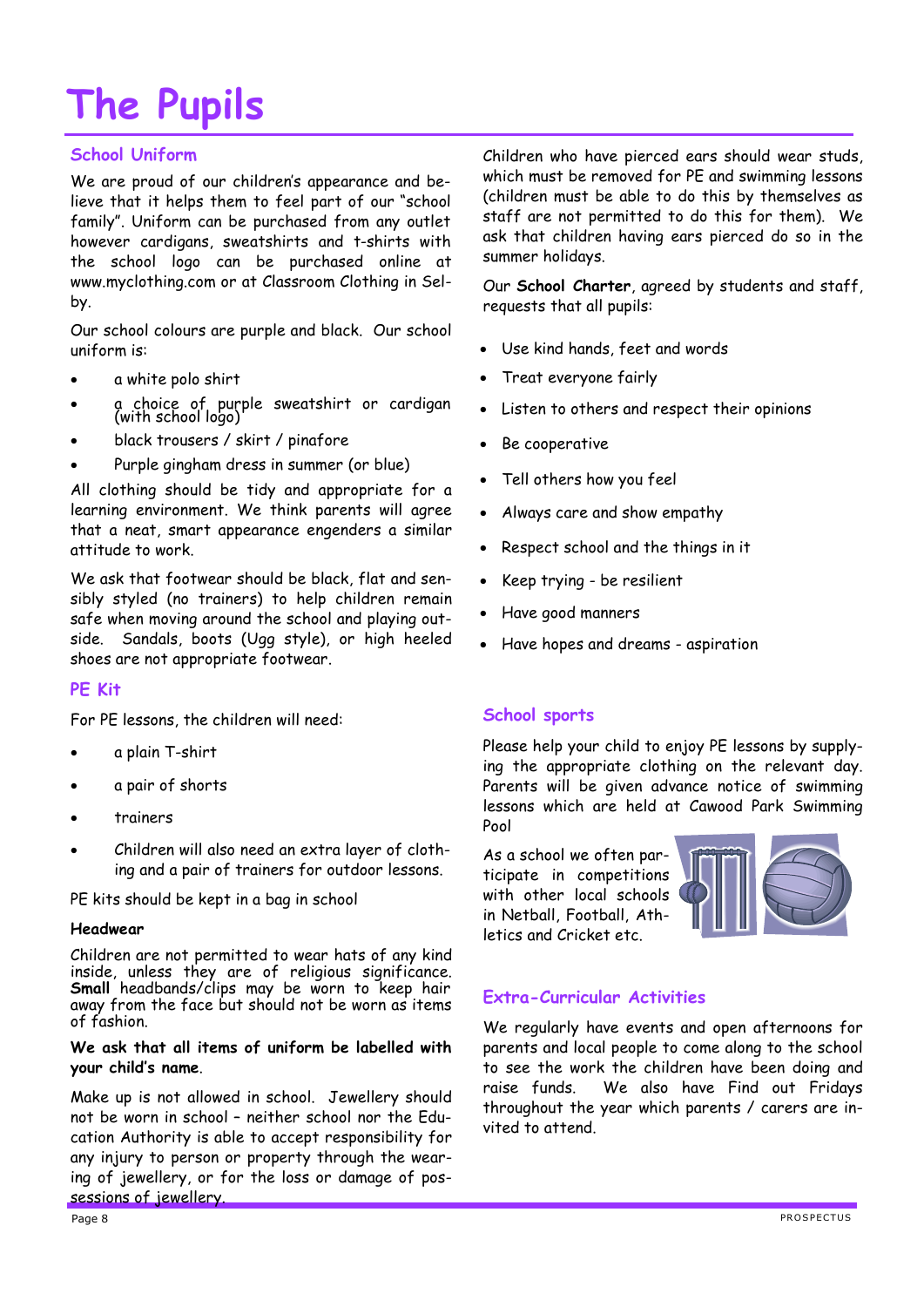# **The Pupils**

# **After School Clubs**

At Hemingbrough we are very lucky to be able to offer a whole host of after school clubs (COVID permitting).

Each term parents are notified of the clubs on offer and given the opportunity to book places. A few examples of the clubs we have run in the past include: Dance, Gymnastics, Netball, Choir, Summer Sports, Drama, Homework, Reading, Puzzle, Baking, Hockey, Balanceability, Running and Football.

## **Assembly**

Our collective worship aims to provide children and teachers with a time to reflect on matters of concern to individuals in school, of the school as a community and in the wider community.

We also aim to provide an opportunity to reflect on 'what it is to be me' and 'how do I relate to others'. We aim to develop skills of listening, being still, sharing, appreciating, thinking, valuing and caring. These aims are met through stories; poetry; hymns; prayers; symbols; rituals; festivals. Please see our Collective Worship Policy for further details.

Each week our celebration assembly shares children's positive behaviour and attitudes. They receive a sticker and their name is placed on the board in the hall. When the board is full the school celebrate with an extra playtime.

## **Positive Reinforcement**

Every child in school is a member of a House Team (Aire, Foss, Derwent and Ouse). Their individual rewards are added together to form a House total each week. These totals are displayed in the Hall and celebrated in Assembly. Members of staff have responsibility for a team and hold discussions with their Teams.

Each class displays a reward chart on which children can earn rewards for appropriate behaviour. For every 20 rewards a child earns they will receive a certificate presented by their teacher. When children achieve 3 of these they will be presented with a special certificate in an Endeavour Assembly.

Raffle tickets are given for appropriate behaviour in each class, and a draw is held each week to win a prize.

# **Responding to inappropriate behaviour**

We are currently developing a new policy for managing behaviours (of all types), based upon a relational approach.

The current system can be seen below, however, this is being adapted throughout the year as we move to the Relational Approach:

Children begin on green at the start of each day

Positive reinforcement through praise and rewards should be at the centre of the behaviour system

If a child displays inappropriate behaviour, they should be given a non- verbal or verbal warning

If the behaviour continues they are placed on Orange

If a child receives 3 Oranges in one day, they miss 10 minutes of the next playtime and the teacher must call home that day to inform parents

If a child is consistently on Orange during the week – ie: more than 3 times, they miss 10 minutes and a call is made home by the teacher

During the 10 minute period, there should be a discussion with the child about their behaviour (see Restorative questions below). This should be done by the class teacher

A child goes immediately to Red if they display any type of 'red behaviour'. They will miss the next playtime and the teacher will call home.

If a child gets on red 3 times over any period of time, the SLT should be informed and they will call home and issue a suitable sanction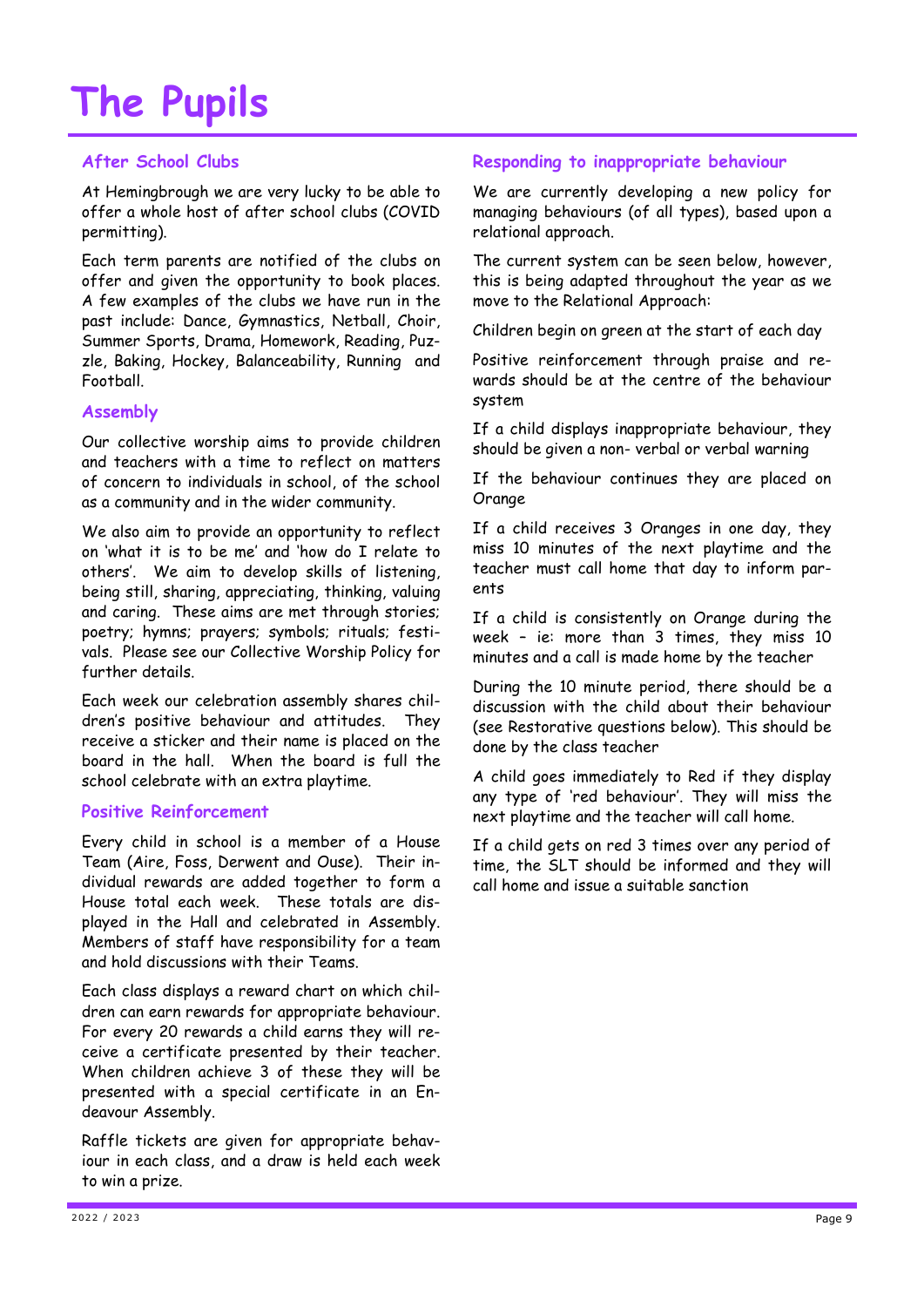# **The Curriculum**

For the purpose of teaching and learning, school is divided into three main sections each with its own curriculum. They are:

| <b>Foundation Stage</b> | - Children below five years |
|-------------------------|-----------------------------|
| Key Stage 1             | - Children aged 5-7 years   |
| Key Stage 2             | - Children aged 7-11 years  |

The **Early Years Foundation Stage** At Hemingbrough CP School we follow the Early Years Foundation Stage Framework. The curriculum provides a play based and experiential learning environment, combined with focused teaching and basic skills, to ensure children make rapid progress before moving into Year 1. The children in Reception are provided with ample opportunities accessible in our outdoor and indoor provision. They engage in planned, focused activities as well as self- initiated activities and free flow activities. The learning experiences within our Early Years are linked to the seven areas of learning and development within the EYFS. These areas are split into three prime areas and four specific areas. The three prime areas are those which the children should develop first and are considered most essential for the healthy development and future learning of our children. These include: Personal, Social and Emotional Development (PSED), Communication and Language (CL) and Physical Development (PD)

As children grow and make progress in the prime areas, this will help them to naturally develop skills within the four specific areas. These are: Literacy, Mathematics, Understanding the World (UTW) and Expressive Arts and Design (EAD)

**Curriculum Age 5—11** The curriculum is laid down by the 1988 Education Act, which covers the area of study and standards to aim for. The staff plan the pupil's work appropriate to their needs with reference to the Learning Objectives of the National Curriculum,. We use the Rising Stars phonics scheme and reading schemes using banded books. Please see our links page for a link to the Department for Education National Curriculum information.

# **Assessment**

Assessment is ongoing on a daily, weekly, termly and yearly basis. It takes many forms for example, marking a child's work, spelling tests, Science investigations, Statutory Tests and many more.

Parents are informed of children's achievement and assessment on a regular basis and receive a 'formal' written report at the end of each academic year.

Children's progress is tracked and monitored by class teachers, subject leaders and the Senior Leadership Team. Please see our Assessment Policy for further details.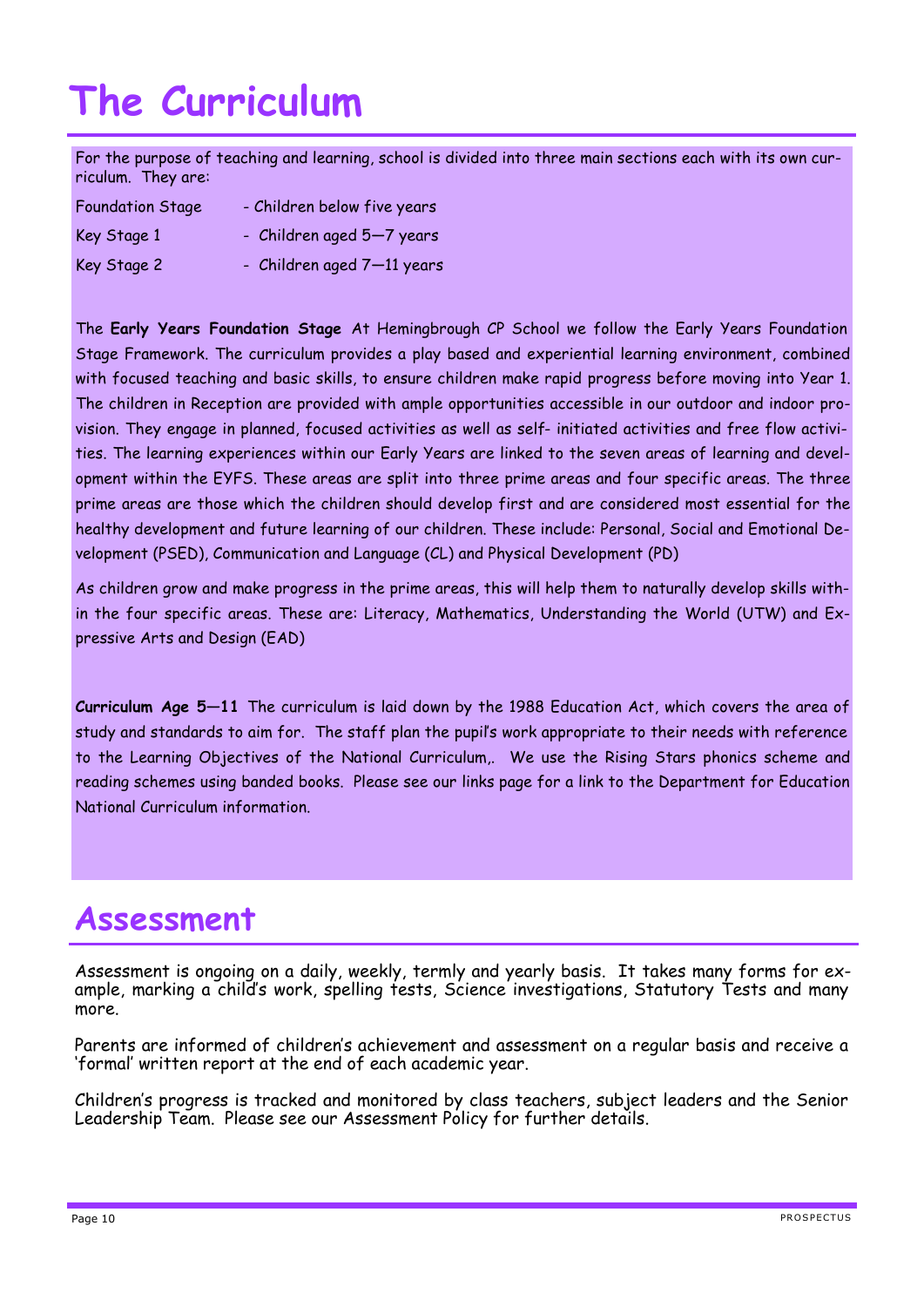# **Additional Activities**

We have themed days and weeks on a regular basis. We believe these enrich the curriculum, broaden the children's learning experience and enable us to tailor activities to the needs and interests of our school community. They are also exciting, stimulating and great fun!

Some of our themes have included: All around the world., International Bake Off, Refugee Day, Perform! Here are some of the things our parents say…

"I Love this school!"

".absolutely inspirational!"

"my child has thrived"

"I wish I was at this school"

"we are impressed with the great community feel, friendliness and excellent organisation of the school"

"fantastic support!"

"what a wonderful way to get children to learn"

# **Special Educational Needs & Disability**

The school has a fully qualified SEND Leader (SENDCo). Some children have Educational Health Care Plans or special educational needs, some may require some additional assistance *throughout school* for a variety of differing reasons, some may need some *short term* intervention to address needs that arise. The school is very proud of the work it does in this area, and makes every practicable and reasonable effort to cater for the needs of all children. Please see our SEND Policy for further details.

# **Disability**

Hemingbrough Community Primary School recognises that many of its pupils, visitors and staff, whether disabled or otherwise, have individual needs when seeking to make use of the school and facilities. However, we also recognise the fact that for some users, the nature of their disabilities may mean that they experience specific difficulties related to accessing education at the school, and the physical environment.

As part of its ongoing commitment to Equal Opportunities and the delivery of an inclusive educational service, Hemingbrough School will endeavour to ensure that disabled people receive the same standards of service as everyone else. Please see our Equality and School Access Policies for further details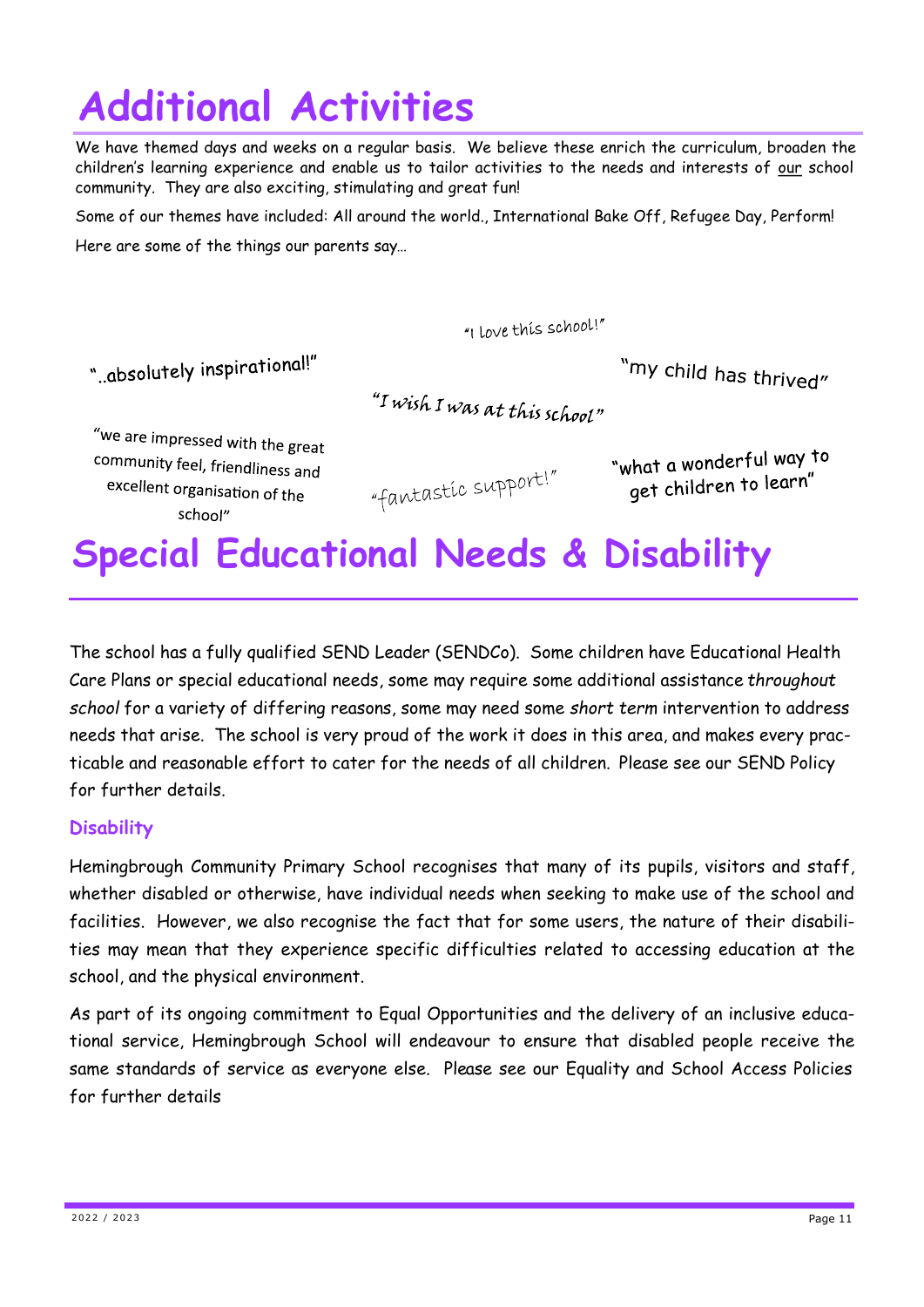# **Parents**

# **School and Home**

Naturally, the work of the school overflows into the home with requests from children for help in gathering together things needed in school, or requests for help in finding out or doing things. The cooperation of parents in these matters is appreciated.

To strengthen our Home-School Partnership we have several ways of keeping parents and carers informed of events in school and the progress of children. Correspondence sent to parents via an online service - Parentmail. Weekly, we issue 'School Snippets' which is our school newsletter, which is emailed to parents but can also be provided in either hard copy or viewed on our website.

We have regular Parent Consultation evenings every term where parents / carers can book an appointment with class teachers to discuss their child's work and progress. In addition parents are welcome to make an appointment to see the Headteacher at any time.

## Our website:

# **[www.hemingbrough.n](https://hemingbrough.eschools.co.uk/website/home/261720)-yorks.sch.uk**

gives details of term dates, an archive of our newsletters, details of emergency closures and upcoming events etc.

We also use a text messaging service, to communicate reminders and urgent notices. Please contact the School Office if you **do not wish** to receive text messages.

Hemingbrough School has a Home School Agreement which parents and the school sign for each pupil. A copy is kept in the file of each child. These are issued upon admission to the school.

### **Instrument Tuition**



The Education Authority charges for instrumental music tuition in groups.

At Hemingbrough we recognise the value of early musical education and wherever possible subsidise the charges made by the LEA, thus reducing the financial contribution

asked of parents.

When a child is entered for a musical examination the full cost will be the responsibility of the parent / carer.

## **Parentpay**

We accept payments online for items such as dinner money, school trips, and school events. Using a secure website called ParentPay parents / carers are able to pay online using credit or debit cards. ParentPay is our preferred method of making payments to school.

We hope that everyone will benefit from our new payment facility. ParentPay is easy-to-use and offers the freedom to make online payments whenever and wherever, 24 hours a day, 7 days a week - safe in the knowledge that the technology used is of the highest internet security available and that funds will reach school safely.

ParentPay provides a secure online account, activated using a unique username and password (which are supplied by the School Office).

Any questions should be directed to the School Office.

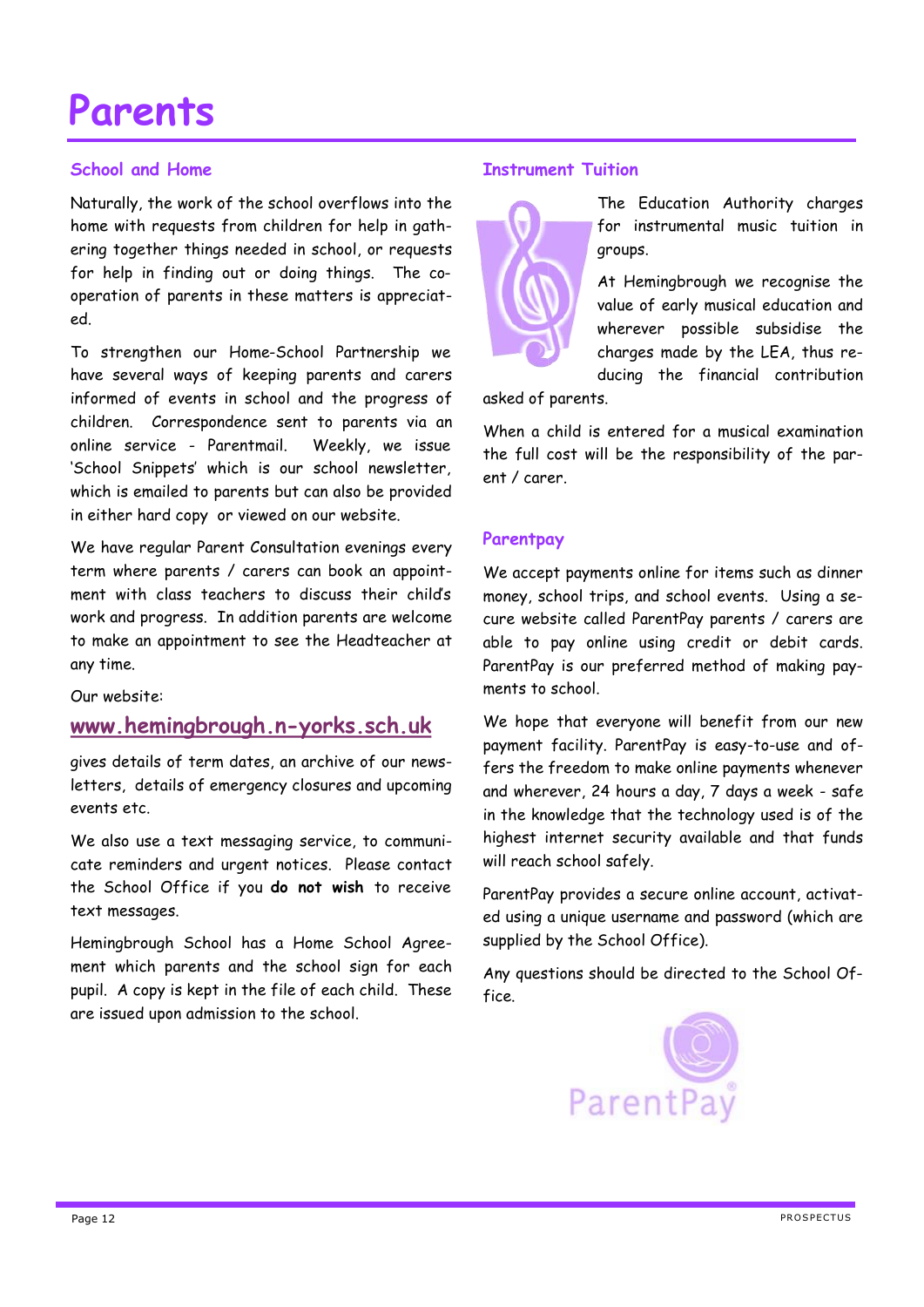# **School Visits**

# **School visits and charging policy**

Parents will appreciate the efforts made by the school to provide a wide variety of experiences for the children according to their age and aptitude. The school provides education free of charge to all pupils but recognises the value of those activities that can only take place with financial contributions from parents / carers.

Under the Education Reform Act we are required to state the school policy for charging for activities that occur within the school day and those that take place outside of school hours.

# **Residential Visits**

When children are taken on residential visits, the full cost of board and lodging will be charged.

# **Non-Residential Visits**

When children are taken on a non-residential visit parents will be asked to make a voluntary contribution towards the cost. The visit will then only be possible if sufficient contributions are forthcoming. If a non-residential visit is made out of school hours the cost of the visit will be charged to the parents of each participating child.

# **Fundraising**

At Hemingbrough CP we have a School Fund fundraising group, run by staff. The group meet on a regular basis, usually once or twice a term to discuss projects and to arrange events to raise funds.

Our School Fund pays for the extras that make our children's learning experiences so much more fulfilling. Projects in the past have included, replacing laptops, skipping workshops, classroom extras, equipment for our Sensory Room and a contribution to creating our Thrive room.

Fundraising events have included Sponsor Days. Cowboy Breakfast, French Breakfast, Film Club, School Sleepover, Easter, Summer and Christmas

Raffles - to name but a few!

The group are always pleased to receive any offers of help – sponsorship, competition prizes and volunteers to help run events.

# **Transition to Secondary School**

Transfer at 11+ can sometimes be a traumatic experience. However, we have excellent liaison with Barlby High School and a programme of visits for the Year 6 pupils is arranged in order that transfer is accomplished as easily as possible. In addition there is regular contact with the teachers of the local high schools, many of whom visit our Year 6 pupils in the summer term before they leave us. Parents are welcome to discuss secondary education with the Headteacher at any time.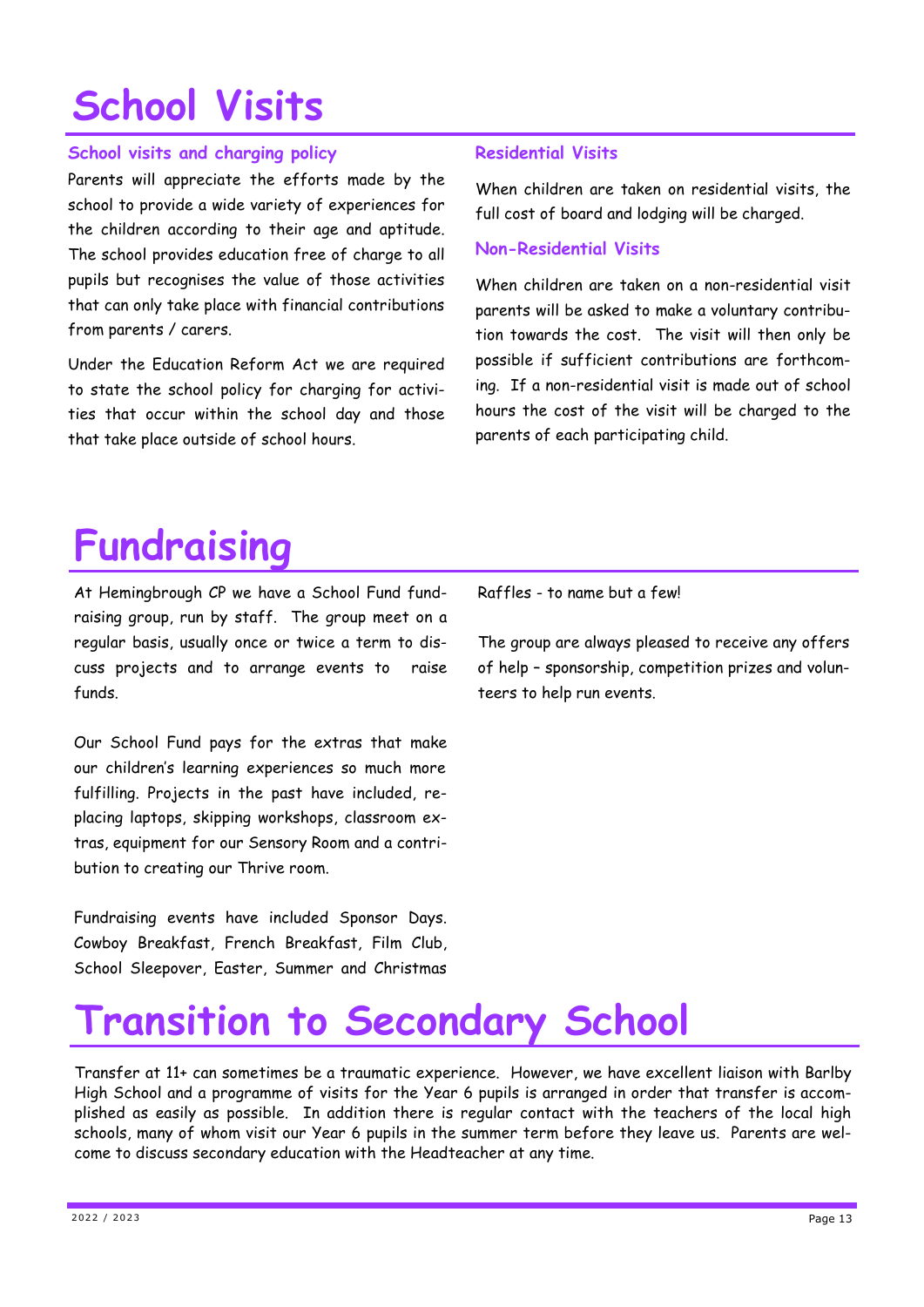# **Pupil Welfare**

The School is committed to ensuring the welfare and safety of all children in school. All North Yorkshire schools, including Hemingbrough School, follow the North Yorkshire Safeguarding Children Board procedures. The school will, in most circumstances, endeavour to discuss all concerns with parents about their child/ren. However, there may be exceptional circumstances when the school will discuss concerns with Social Care and/or the Police without parental knowledge (in accordance with Child Protection procedures). The school will, of course, always aim to maintain a positive relationship with all parents. The school's child protection policy is available on request.

## **Health & Safety**

The School has a comprehensive Health and Safety Policy, and there is a nominated Health and Safety Officer on the Staff and Governing Body. Risk Assessments are carried out as appropriate where an element of risk may be involved, and we also have a Crisis Management Plan to deal with incidents / accidents involving pupils and staff.

A number of teaching staff are first aid trained to a basic level and nominated first aiders have been trained to a higher level. An accident book is kept on site.

Fire Drills and Lock Downs are carried out regularly at varying times, and without warning to ensure proper procedures are followed by pupils and staff. Details of each drill are logged and any delays or difficulties are rectified.

### **School Security**

Whilst Hemingbrough School operates an 'Open Door Policy' we aim to provide a safe environment for all children, staff and parents. Therefore, all visitors must report to the school office on arrival, and must sign in and out of the school using the visitors book. All main entrances are secured by keypad entry.

### **Child protection**

It is a legal requirement that every school has a named Child Protection Co-ordinator. **The Designated Senior Person responsible for this at Hemingbrough CP School is Mrs Sarah Chappell**, who has completed the safeguarding children training. In her absence queries should be reported to Mrs Hayes.

It is the duty of the Governing Body to ensure that the appropriate procedures are in place for the protection of children from abuse. All child protection matters are dealt with on a strictly need to know basis and are treated with the utmost confidentiality. Any referrals, notes, or recorded observations made in regards to child protection issues are exempt from disclosure under the data protection act. All recruitment adheres to the guidelines of safeguarding children.

### **School Transport & Access**

For children living more than two miles away from the school, and where Hemingbrough is the nearest available primary school, the Education Authority will provide free transport. Further details about school transport can be found at: [www.northyorks.gov.uk/schooltransport.](http://www.nyschoolbus.info/)

All children arriving at school must enter by one of the two pedestrian gateways. The vehicular access is gated and potentially dangerous for pedestrians and should, therefore, be avoided.

We constantly remind our children of the need to be safety conscious when travelling to and from school. We respectfully ask parents to take care not to block the pathways when collecting children so as not to divert children into the road.

### **Internet Access**

The school is permanently 'on line' and children may use the internet under the supervision of a member of staff. We have substantial filtering software in place.

### **Emergency Closure**

Very occasionally, in exceptional circumstances, it may be necessary to close the school at short notice. We will make every effort to contact parents and carers by telephone / text and, if appropriate, via local radio stations. Our website will also provide details.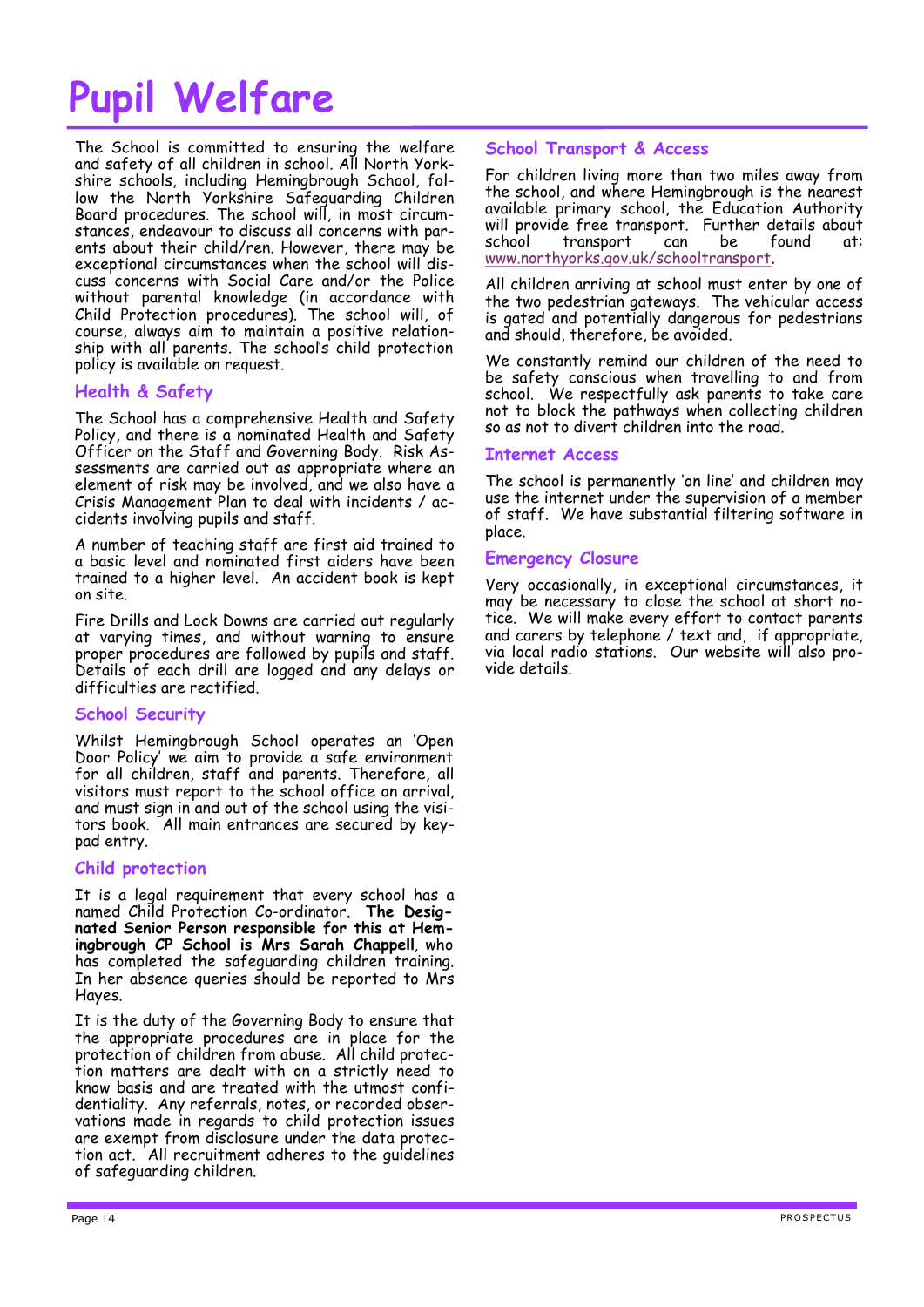# **Medical**

Children showing signs of illness should be kept at home. If the child has an infectious illness, please inform the school immediately. **Children suffering from sickness or diarrhoea must be kept at home for 48 hours since the last episode**.

### **Accidents or illness at school**

While everything possible is done to avoid accidents, these do occasionally happen, or a child may become ill during the school day. It is very important that the school has an up-to-date contact telephone number for parents during the school day.

In addition, please make sure that the school has an alternative emergency contact number, (i.e. grandparent or neighbour).

### **Playground accidents**

These are always reported to the headteacher or senior manager on site by the person on duty, and logged, noting times, witnesses and the extent of the injuries.

If an injury appears to be serious, parents, or the person who is on record as an emergency contact, are immediately informed. Should no responsible adult be contactable, the headteacher will make the decision with regard to seeking medical attention.

### **Medical examinations**

Medical questionnaires are sent to parents of new entrants by the school health department and the school nurse examines these children after the completion of the questionnaires. Vision tests are undertaken about three or four times during the pri-

# **Leave of Absence**

The law states that parents / carers do not have the right to take their child out of school for a holiday during term time.

We will **only** consider authorising leave of absence in the following circumstances:

- Service personnel returning from active deployment
- Where inflexibility of the parents' leave or working arrangement is part of the organisational or company policy. This would need to be evidenced by the production of confirmation from the organisation / company
- Where leave is recommended as part of a parents or child's rehabilitation from medical or emotional problems. Evidence must be provided.
- When a family needs to spend time together to support each other during or after a crises

mary school years, and height and weight checks are undertaken in EYFS and Year 6.

Flu Vaccinations take place annually in school, parents are contacted directly by the Healthy Child Team to gain consent for this.

### **Head lice**

Information on the treatment of head lice is available from www.nhs.uk/conditions/head-lice. If you do not have internet access, the school can provide you with information from the website. Please tell us if your child has lice so that we can alert other parents.

## **Medicine to be taken during school day**

Prescribed medication only may be administered by named staff - please see our Administration of Medication policy for further details. Asthma inhalers need to be retained by children requiring them at all times.

## **Food Allergies**

Please be sure to inform school immediately of any food allergies your child may have. This information will be shared with relevant staff.

Requests for leave should be made in advance (at least 6 weeks prior to the commencement of leave), and an appointment made to discuss the absence with Mrs Chappell. If the school does not agree an absence it will be recorded as unauthorised. We are required to refer unauthorised absence of 10 or more sessions to the Educational Social Worker.

#### **Please be aware that unauthorised absence may incur a penalty notice.**

Please see our Attendance Policy for further details.